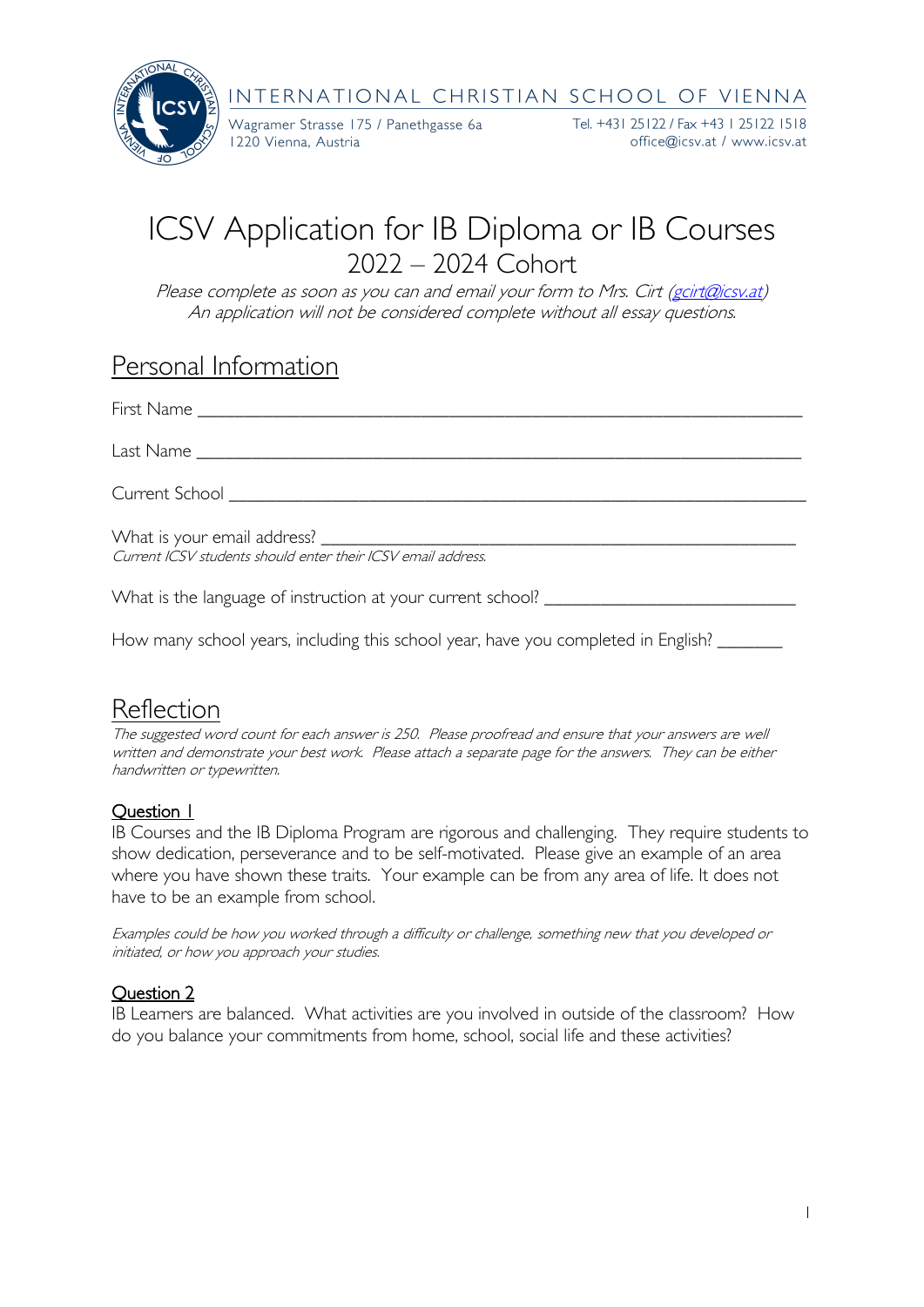

Wagramer Strasse 175 / Panethgasse 6a 1220 Vienna, Austria

Tel. +431 25122 / Fax +43 1 25122 1518 office@icsv.at / www.icsv.at

# Personal Essay

The answers to these two questions should be longer. Suggested word count for each answer is 500 words. Please ensure that they are well-written and demonstrate your best written work. Please attach a separate page for the answers. They can be either handwritten or typewritten.

#### Personal Essay 1

Please describe why you are interested in taking an IB Course or the IB Diploma. What aspects of the program appeal or interest you? What do you hope to gain from the experience? How does this step tie into your future goals after you finish high school?

Personal Essay 2: IB Learner Profile Reflection

IB learners are characterized by 10 attributes. They are:

- Inquirers
- Knowledgeable
- **Thinkers**
- Communicators
- Principled
- Open-minded
- **Caring**
- Risk-takers
- Balanced
- Reflective

Choose two of the characteristics of the Learner Profile -- one you think you clearly exemplify and the one you least exemplify. Recount a situation when the trait you best exemplify was evident and a situation in which you wish you had exhibited the trait you least exemplify.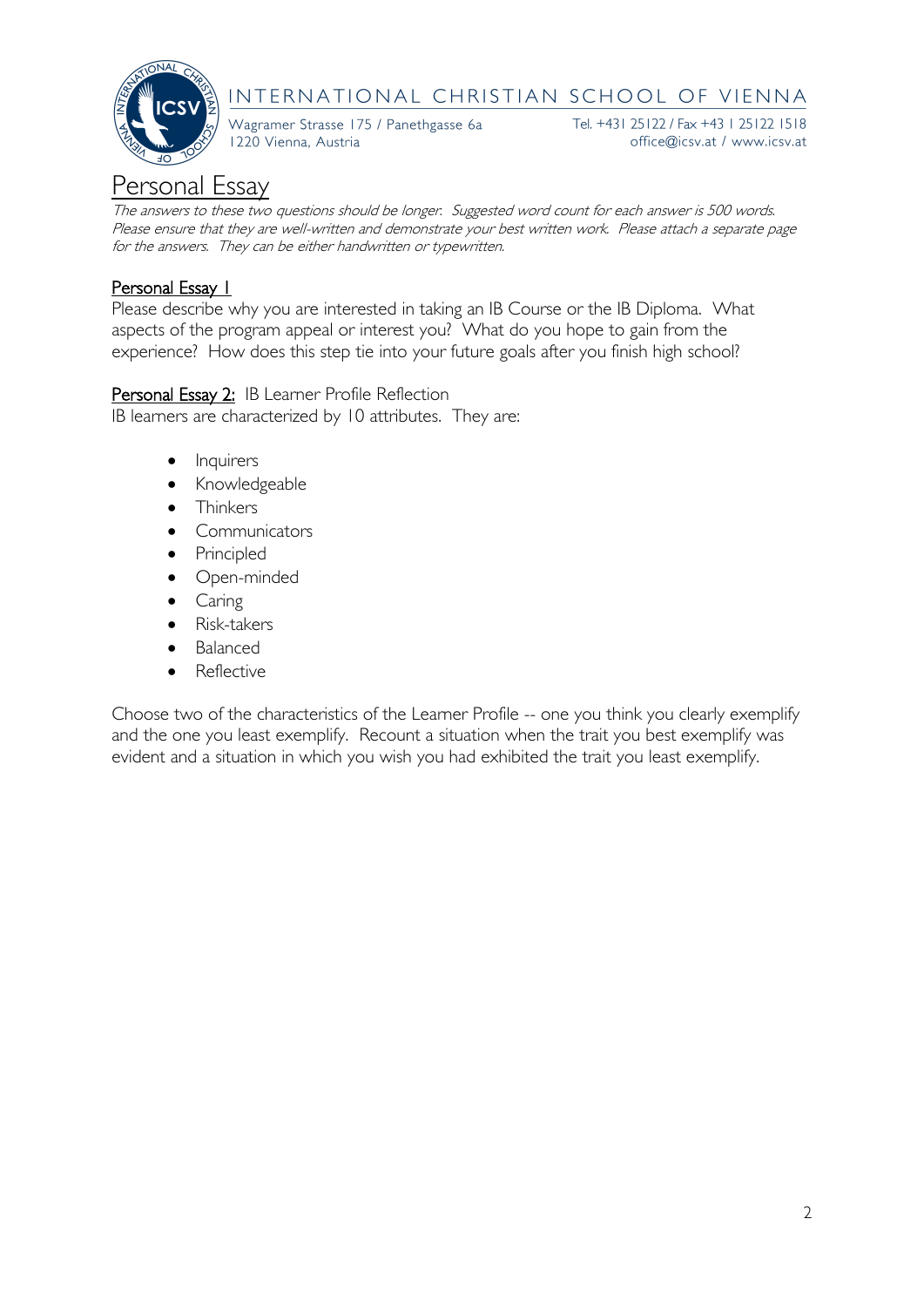

Wagramer Strasse 175 / Panethgasse 6a 1220 Vienna, Austria

Tel. +431 25122 / Fax +43 1 25122 1518 office@icsv.at / www.icsv.at

# IB Course Selection

Are you interested in taking all of the courses required to become an IB Diploma candidate?

- $\equiv$  Yes
- \_\_\_ No, I am interested in taking selected courses and becoming an IB Course candidate.
- Please check which courses in which you are interested, choosing 3 HL and 3 SL. If you are unsure at this point, put a question mark by the ones in which you are interested.

### Group 1 - Studies in Language and Literature

| English Language and Literature A           | $\overline{\phantom{a}}$ HL                 | $\overline{\phantom{a}}$ SL                                                                                                                                                                                                                                                                                                                                                                                                                   |
|---------------------------------------------|---------------------------------------------|-----------------------------------------------------------------------------------------------------------------------------------------------------------------------------------------------------------------------------------------------------------------------------------------------------------------------------------------------------------------------------------------------------------------------------------------------|
| Group 2 - Language Acquisition              |                                             |                                                                                                                                                                                                                                                                                                                                                                                                                                               |
| German B<br>Spanish ab initio               | $\overline{\phantom{a}}$ HL                 | $\frac{1}{\sqrt{2}}$ SL<br>$\overline{\phantom{a}}$ SL                                                                                                                                                                                                                                                                                                                                                                                        |
| Group 3 - Individuals and Societies         |                                             |                                                                                                                                                                                                                                                                                                                                                                                                                                               |
| <b>Business Management</b><br>Psychology    |                                             | $\begin{array}{ccc} \text{1} & \text{1} & \text{1} & \text{1} & \text{1} & \text{1} & \text{1} & \text{1} & \text{1} & \text{1} & \text{1} & \text{1} & \text{1} & \text{1} & \text{1} & \text{1} & \text{1} & \text{1} & \text{1} & \text{1} & \text{1} & \text{1} & \text{1} & \text{1} & \text{1} & \text{1} & \text{1} & \text{1} & \text{1} & \text{1} & \text{1} & \text{1} & \text{1} & \text{1} & \text{1} & \text{$<br>$-$ HL $-$ SL |
| Group 4 - Sciences                          |                                             |                                                                                                                                                                                                                                                                                                                                                                                                                                               |
| Chemistry<br>Biology<br>Physics             | $\overline{\phantom{a}}$ HL<br>$-$ HL<br>SL | $\frac{1}{2}$ SL                                                                                                                                                                                                                                                                                                                                                                                                                              |
| Group 5 - Mathematics                       |                                             |                                                                                                                                                                                                                                                                                                                                                                                                                                               |
| Mathematics Applications and Interpretation | $\overline{\phantom{a}}$ HL                 | SL                                                                                                                                                                                                                                                                                                                                                                                                                                            |
| Group 6 - The Arts                          |                                             |                                                                                                                                                                                                                                                                                                                                                                                                                                               |
| Visual Arts                                 | <b>HL</b>                                   | $\frac{1}{\sqrt{1-\frac{1}{2}}}$                                                                                                                                                                                                                                                                                                                                                                                                              |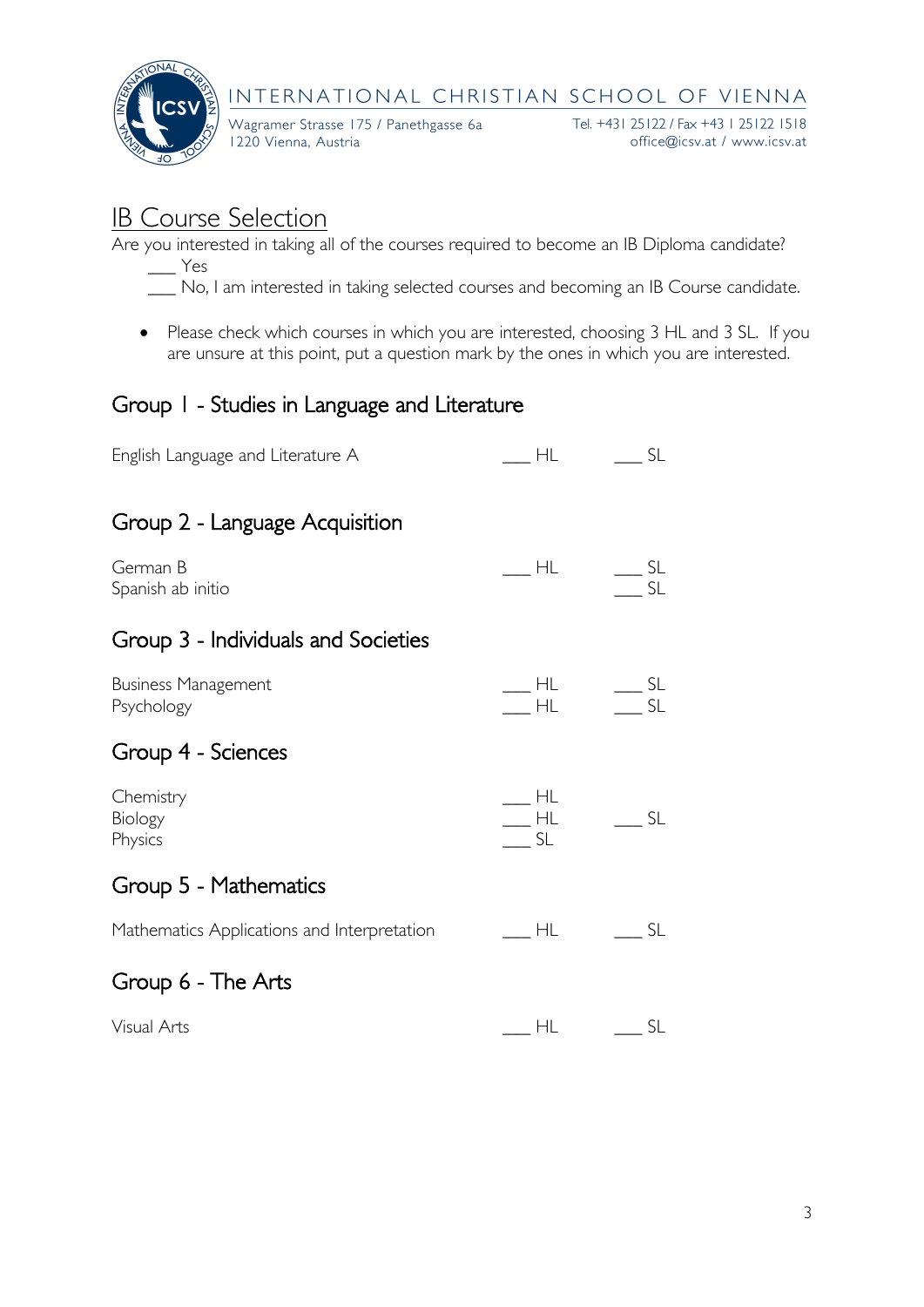

Wagramer Strasse 175 / Panethgasse 6a 1220 Vienna, Austria

Tel. +431 25122 / Fax +43 1 25122 1518 office@icsv.at / www.icsv.at

### Optional Online Courses

Please note that the online courses will be provided by Pamoja Education. Online courses require students to be highly independent and very organized. Please consider if this is appropriate for you. In addition, please be aware that there will be an additional fee of approximately 1200 US dollars for the course. Only students in the full Diploma Program are allowed to take online courses.

## Group 2 - Language Acquisition

| Spanish $B - SL$ only          |  |
|--------------------------------|--|
| French ab initio $-$ SL only   |  |
| Mandarin ab initio $-$ SL only |  |

#### Group 3 - Individuals and Societies

| Economics                                  |  |
|--------------------------------------------|--|
| Information Technology in a Global Society |  |
| Psychology                                 |  |
| Philosophy - SL only                       |  |
|                                            |  |

### Group 5 – Mathematics

| Mathematics Analysis and Approaches |  |  |
|-------------------------------------|--|--|
|-------------------------------------|--|--|

### Group 6 - The Arts

Film - SL only \_\_\_ SL